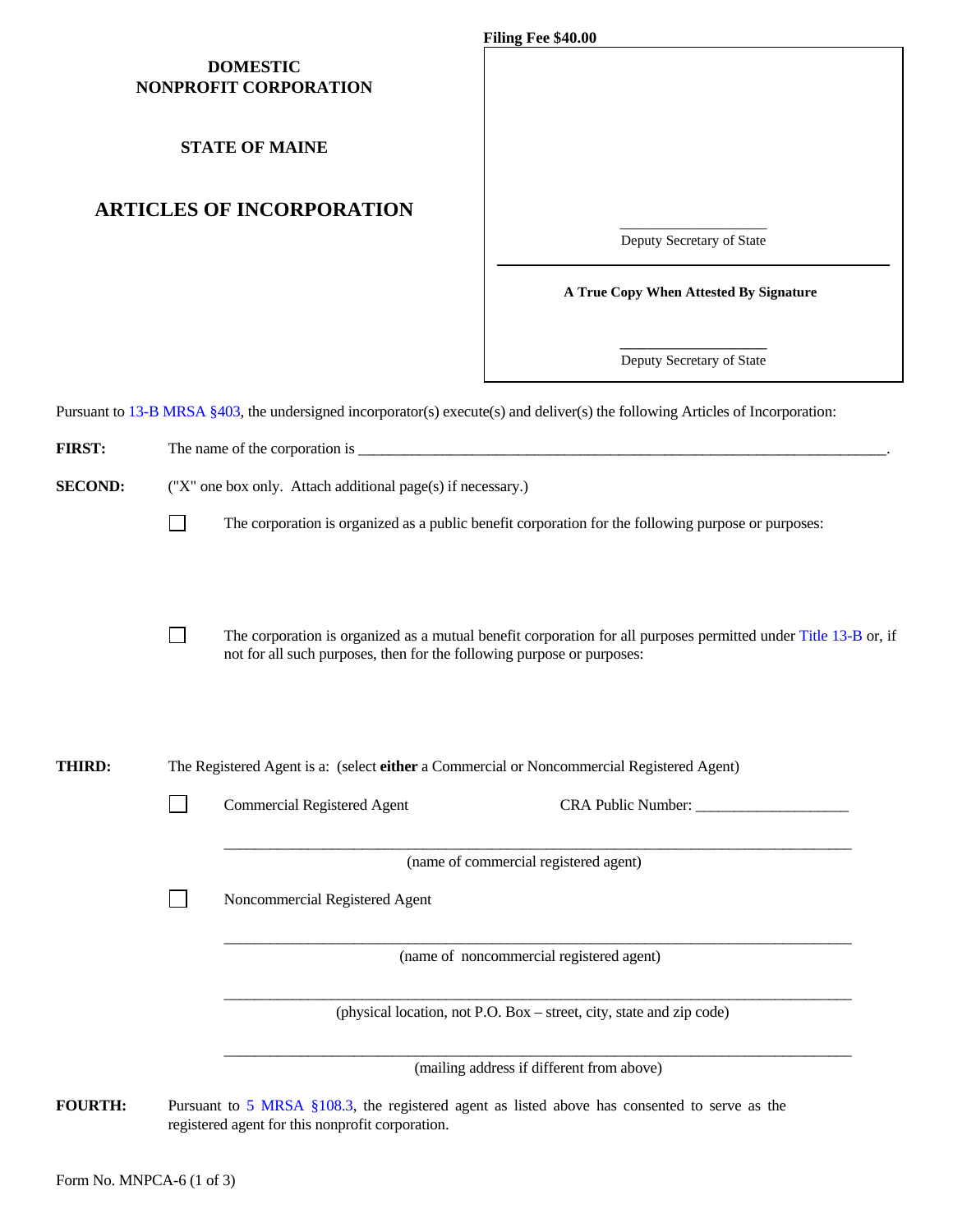| FIFTH:          |                                                                               | The number of directors (not less than 3) constituting the initial board of directors of the corporation, if the number has                                                                                                                                                                                                                          |  |  |
|-----------------|-------------------------------------------------------------------------------|------------------------------------------------------------------------------------------------------------------------------------------------------------------------------------------------------------------------------------------------------------------------------------------------------------------------------------------------------|--|--|
|                 |                                                                               |                                                                                                                                                                                                                                                                                                                                                      |  |  |
|                 |                                                                               |                                                                                                                                                                                                                                                                                                                                                      |  |  |
| SIXTH:          | Members: ("X" one box only.)                                                  |                                                                                                                                                                                                                                                                                                                                                      |  |  |
|                 | There shall be no members.                                                    | There shall be one or more classes of members and the information required by 13-B MRSA §402 is attached.                                                                                                                                                                                                                                            |  |  |
| <b>SEVENTH:</b> | (Optional)<br>(Check if this article is to apply.)                            |                                                                                                                                                                                                                                                                                                                                                      |  |  |
|                 |                                                                               | No substantial part of the activities of the Corporation shall be the carrying on of propaganda, or otherwise attempting<br>to influence legislation, and the Corporation shall not participate in or intervene in (including the publication or<br>distribution of statements) any political campaign on behalf of any candidate for public office. |  |  |
| <b>EIGHTH:</b>  | (Optional)<br>(Check if this article is to apply.)                            |                                                                                                                                                                                                                                                                                                                                                      |  |  |
|                 | 501(c) are set out in Exhibit _______ attached hereto and made a part hereof. | Other provisions of these articles including provisions for the regulation of the internal affairs of the corporation,<br>distribution of assets on dissolution or final liquidation and the requirements of the Internal Revenue Code section                                                                                                       |  |  |
| Incorporators*  |                                                                               |                                                                                                                                                                                                                                                                                                                                                      |  |  |
|                 |                                                                               | Street                                                                                                                                                                                                                                                                                                                                               |  |  |
|                 | (signature)                                                                   | (residence address)                                                                                                                                                                                                                                                                                                                                  |  |  |
|                 | (type or print name)                                                          | (city, state and zip code)                                                                                                                                                                                                                                                                                                                           |  |  |
|                 |                                                                               |                                                                                                                                                                                                                                                                                                                                                      |  |  |
|                 | (signature)                                                                   | Street<br>(residence address)                                                                                                                                                                                                                                                                                                                        |  |  |
|                 | (type or print name)                                                          | (city, state and zip code)                                                                                                                                                                                                                                                                                                                           |  |  |
|                 | (signature)                                                                   | Street<br>(residence address)                                                                                                                                                                                                                                                                                                                        |  |  |
|                 | (type or print name)                                                          | (city, state and zip code)                                                                                                                                                                                                                                                                                                                           |  |  |

Form No. MNPCA-6 (2 of 3)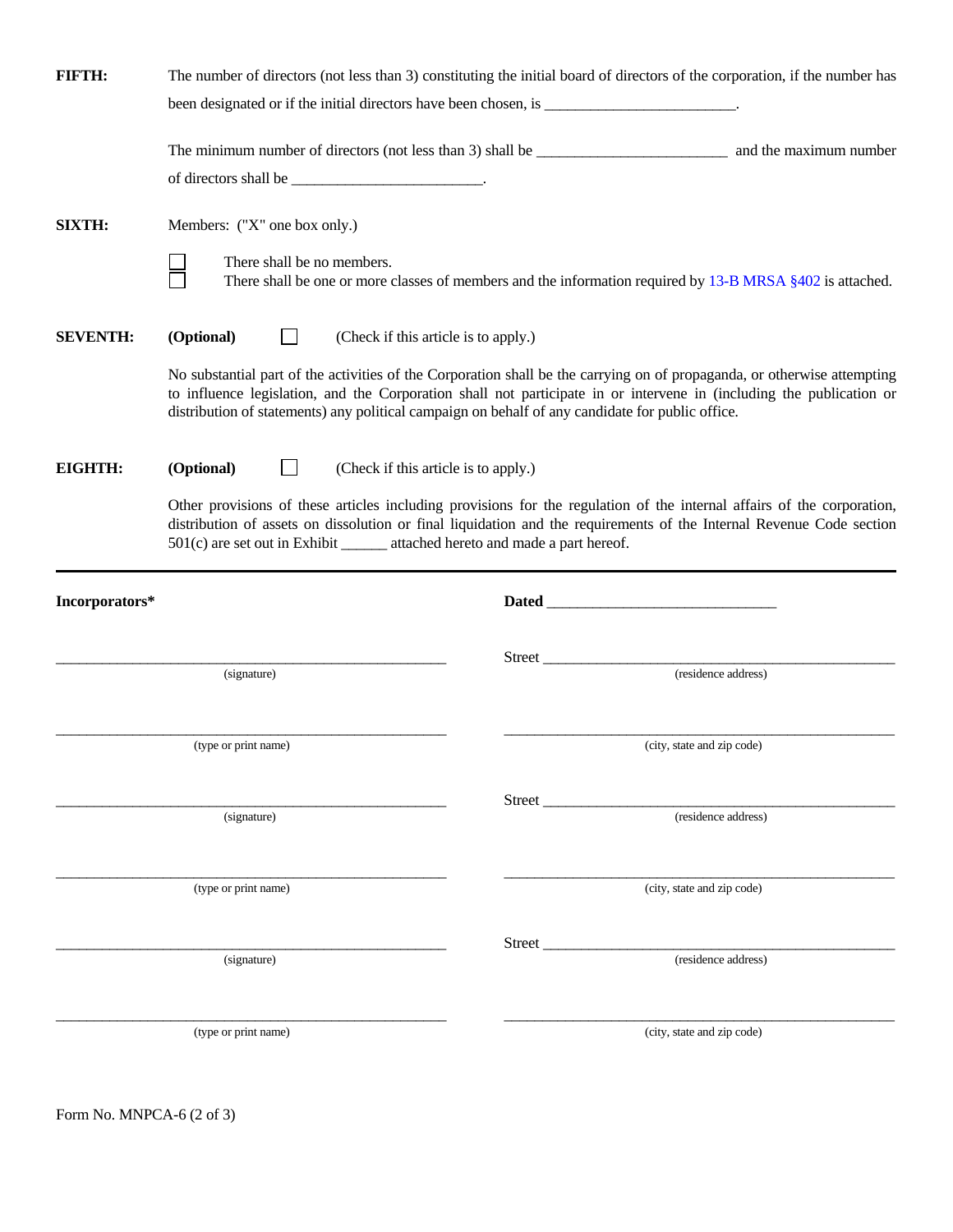#### **For Corporate Incorporators\***

| (principal business location)           |
|-----------------------------------------|
| (city, state and zip code)              |
| Street<br>(principal business location) |
| (city, state and zip code)              |
|                                         |

### **\*Articles are to be executed as follows:**

If a corporation is an incorporator [\(13-B MRSA §401\)](http://janus.state.me.us/legis/statutes/13-b/title13-bsec401.html), the name of the corporation should be typed or printed and signed on its behalf by an officer of the corporation. The articles of incorporation must be accompanied by a certificate of an appropriate officer of the corporation, not the person signing the articles, certifying that the person executing the articles on behalf of the corporation was duly authorized to do so.

Please remit your payment made payable to the Maine Secretary of State.

| Submit completed form to: | <b>Secretary of State</b>                     |                                             |
|---------------------------|-----------------------------------------------|---------------------------------------------|
|                           | Division of Corporations, UCC and Commissions |                                             |
|                           | <b>101 State House Station</b>                |                                             |
|                           | <b>Augusta, ME 04333-0101</b>                 |                                             |
|                           | Telephone Inquiries: $(207)$ 624-7752         | Email Inquiries: CEC.Corporations@Maine.gov |